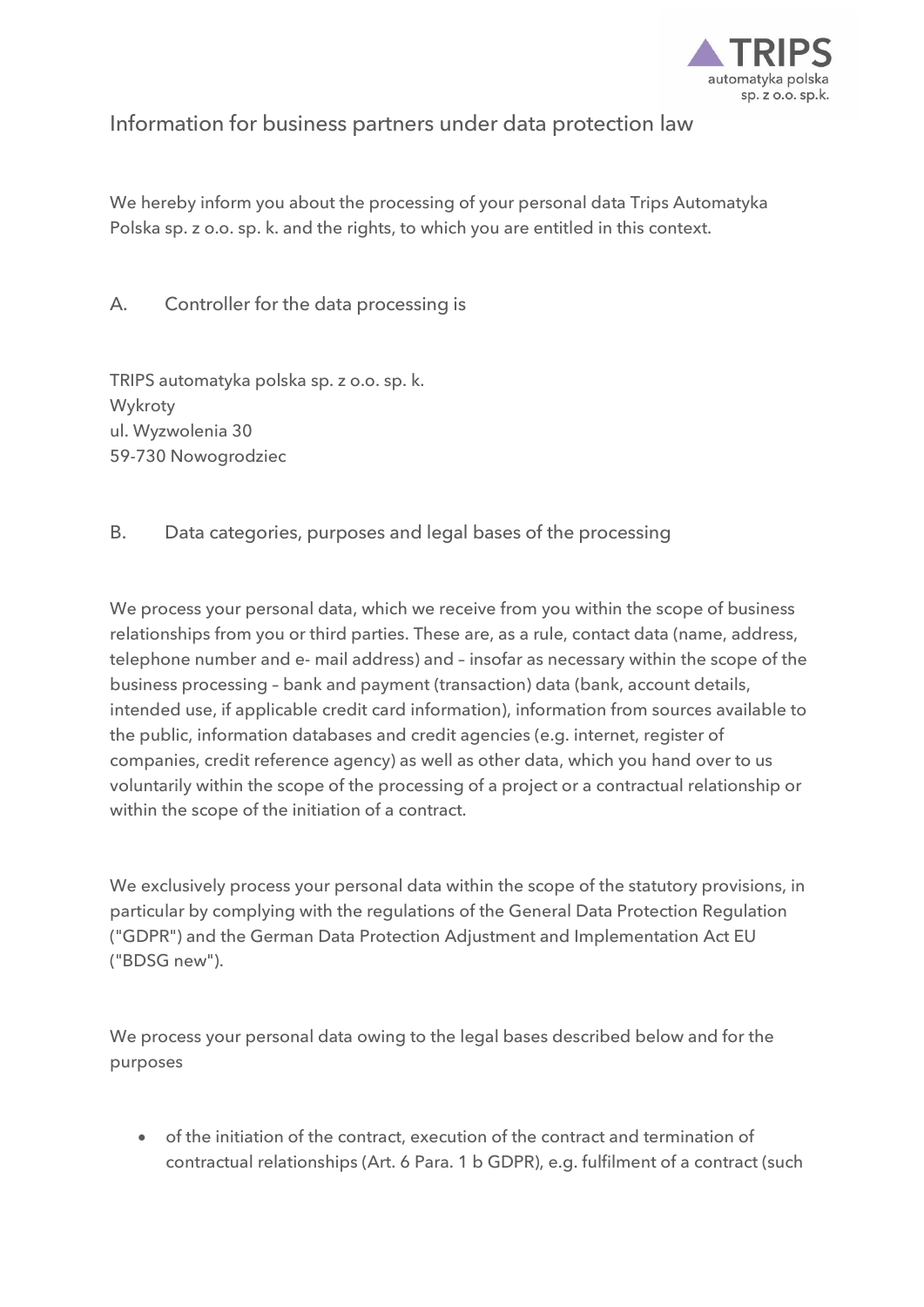

as e.g. delivery or provision of a service and payment processing), general communication with business partners,

e.g. answering of enquiries regarding products and services, contractual negotiations etc.;

- owing to granted consents (Art. 6 Para. 1 a GDPR), e.g. sending of newsletters or information letters, participation in marketing campaigns or surveys etc.;
- owing to statutory provisions (Art. 6 Para. 1 c GDPR), e.g. for the fulfilment of storage obligations under commercial or tax law, for the fulfilment of reporting or information obligations towards authorities, etc.;
- owing to a legitimate interest (Art. 6 Para. 1 f GDPR); e.g. measures for IT security or measures for ensuring a proper business operation, in order to safeguard the householder's rights, for the assertion of legal claims or for the defence in case of legal disputes, to ensure compliance requirements, etc.
- C. Recipients or categories of recipients of personal data

We shall transmit your personal data to authorities/public bodies, if this is required by prior legal regulations.

If applicable, we shall send your personal data to our group companies if this is necessary in order to fulfil the purposes stated above in Section B.

We use external service providers for various business transactions as contract processors within the meaning of Art. 28 GDPR. Data processing agreements were concluded with these service providers in order to ensure the protection of your personal data.

The recipients described above can also be in countries outside of the European Economic Area ("third countries"). In third countries under certain circumstances the same data protection standard is not guaranteed as in the European Economic Area. If a data transmission is carried out to a third country, we will ensure that this transmission is only carried out according to the statutory provisions (Chapter V GDPR).